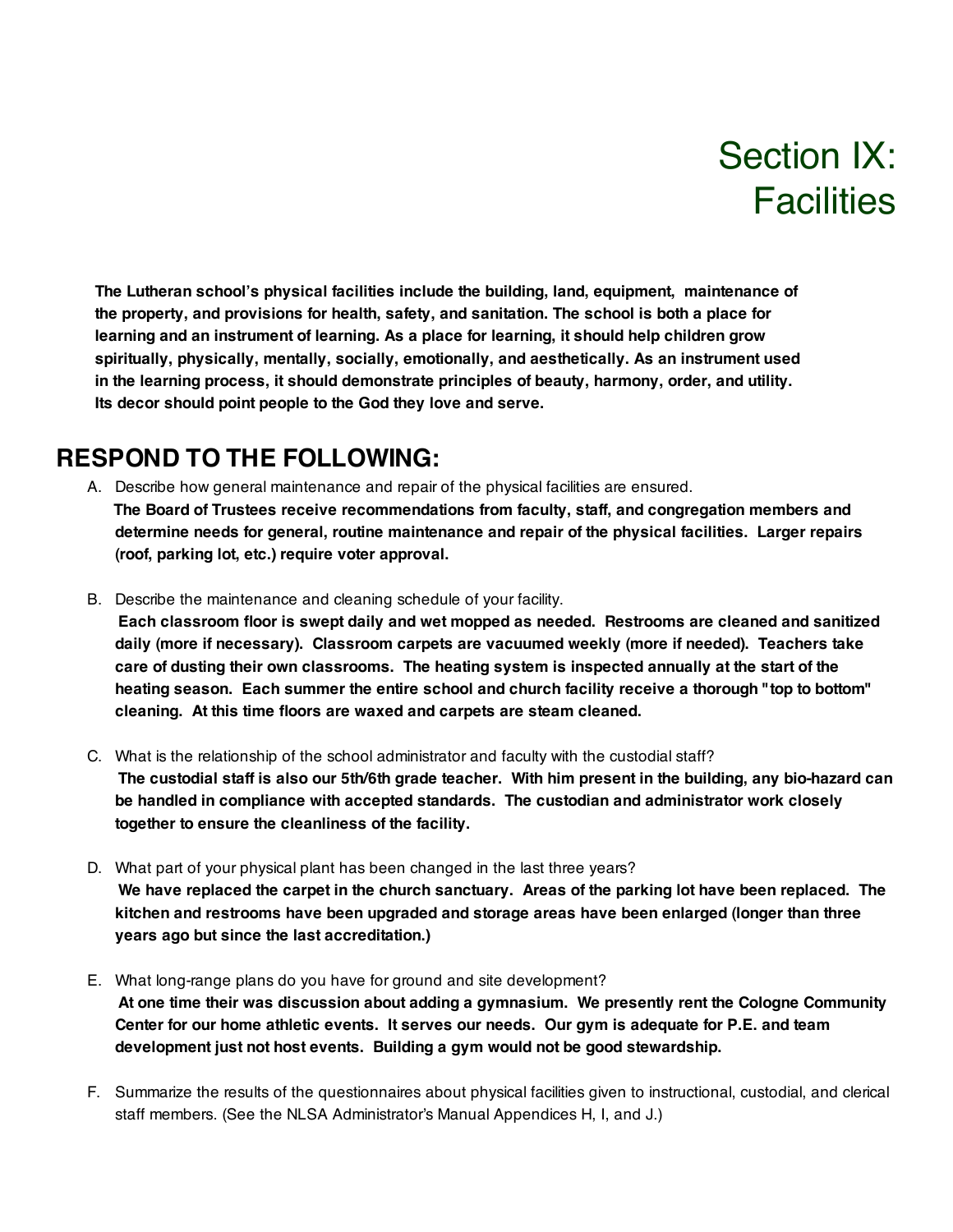### **ATTACHMENT:**

A diagram of the school floor plan. Show all classroom areas, library, recreational areas, offices, restrooms, storage areas, hallways, etc. For classroom/instructional areas, show room dimensions, indicate room capacity, and diagram arrangement of furniture.

#### **Standard 9:**

All Buildings, Grounds, and Equipment Support Student Learning and Conform Fully to All Applicable Laws and Building Codes.

#### **REQUIRED INDICATORS OF SUCCESS:**

Indicate whether or not the school meets the required indicators of success by circling **Yes** or **No**. YES NO 9:01\* All facilities are safe and free of hazards. YES NO 9:02<sup>\*</sup> All facilities conform fully with all applicable laws and health, safety, and building codes.

## **GENERAL INDICATORS OF SUCCESS:**

General Indicators of Success help the school quantify its compliance with the Required Standard. Evaluate your school's compliance with each General Indicator of Success using the criterion defined below. In the "Comments" section related to that indicator, specify how your school falls short of full compliance for any indicator marked less than "**Met in Full**."

**Met in Full**-—The indicator of success has been completely accomplished by the school. It is verifiable through evidence and documentation.

**Mostly Met**—The indicator of success has been partially accomplished by the school. Documentation and evidence regularly indicate that the school is well on the way toward full accomplishment of the indicator. **Rarely Met**—Infrequent implementation of an indicator of success. This indicator rarely occurs in the school and evidence and documentation for compliance are minimally present.

**Not Presently Met**—There has been no progress by the school toward the accomplishment of this indicator of success.

**9:03** Buildings, grounds, and equipment are well maintained, attractive and appropriate for the age and number of students.

|  | $\_3\_$ Met in Full (3) |  | $\text{---}$ Mostly Met (2) $\text{---}$ Rarely Met (1) | $\frac{1}{100}$ Not Presently Met (0) | $-$ 3 $-$ |
|--|-------------------------|--|---------------------------------------------------------|---------------------------------------|-----------|
|--|-------------------------|--|---------------------------------------------------------|---------------------------------------|-----------|

**9:04** The playground/athletic field has fences or other restraints to prevent students from going onto streets or adjoining property and to prevent vehicular traffic during school hours.

|  | _3__Met in Full (3) |  |  | ___Mostly Met (2) ___Rarely Met (1) ___Not Presently Met (0) |  |
|--|---------------------|--|--|--------------------------------------------------------------|--|
|--|---------------------|--|--|--------------------------------------------------------------|--|

- **9:05** The size and design of the buildings and teaching/learning areas are appropriate for the school's programs and achievement of learner outcomes (objectives) and provide for special needs. **\_3\_\_Met in Full (3) \_\_\_Mostly Met (2) \_\_\_Rarely Met (1) \_\_\_Not Presently Met (0) \_\_3\_\_\_**
- **9:06** The buildings are cleaned daily and the washrooms are sanitary. **\_3\_\_Met in Full (3) \_\_\_Mostly Met (2) \_\_\_Rarely Met (1) \_\_\_Not Presently Met (0) \_\_3\_\_\_**